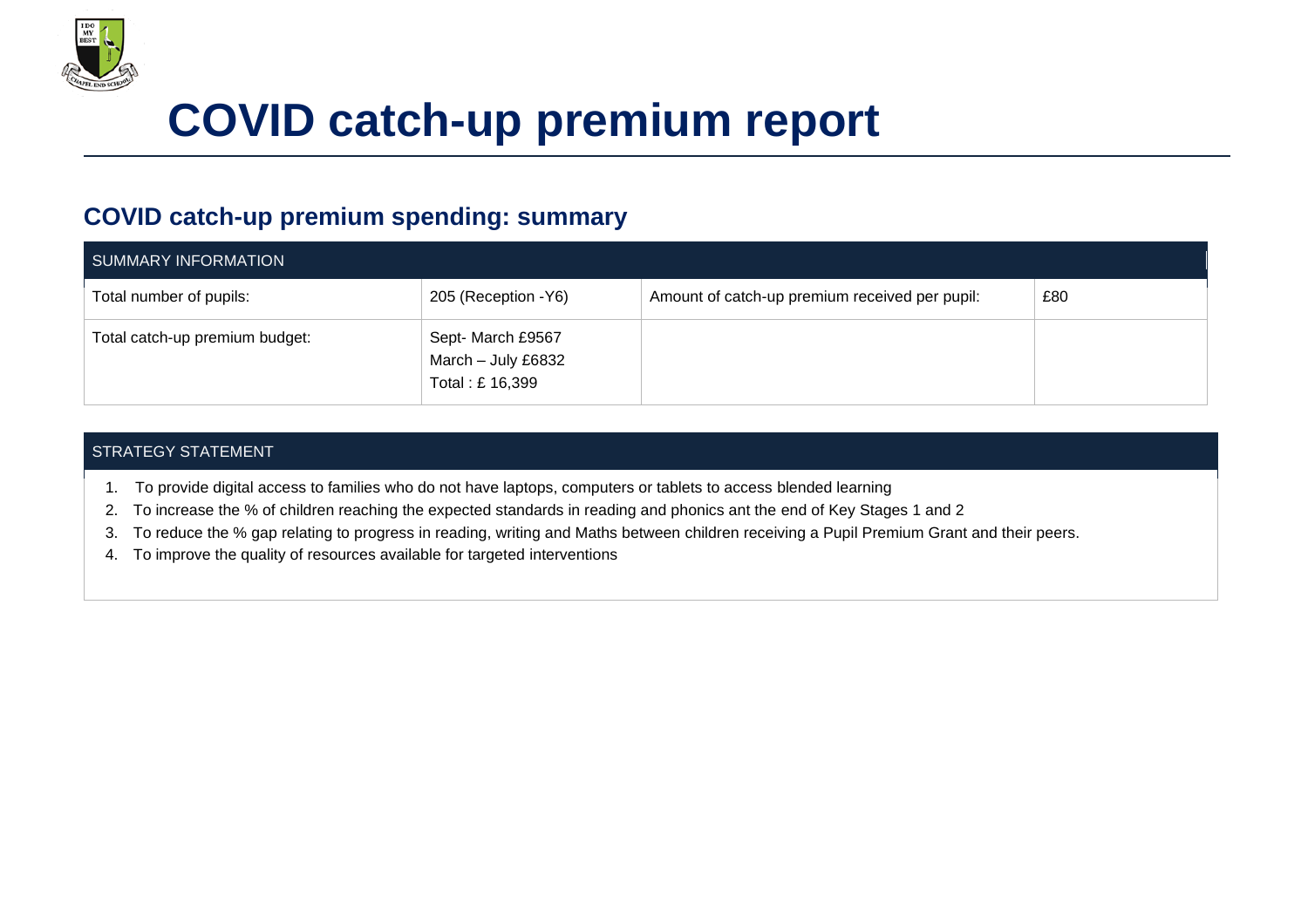## **Planned expenditure for current academic year 2020-2021**

| Strategy 1 To provide digital access to families who do not have laptops, computers or tablets to access blended learning   |                                                                                                        |                                                                                                                                                                                                                                                                                                                                                                                                                                         |                                                                                                                                                                                                                                                     |            |                                                                                                                                                                  |
|-----------------------------------------------------------------------------------------------------------------------------|--------------------------------------------------------------------------------------------------------|-----------------------------------------------------------------------------------------------------------------------------------------------------------------------------------------------------------------------------------------------------------------------------------------------------------------------------------------------------------------------------------------------------------------------------------------|-----------------------------------------------------------------------------------------------------------------------------------------------------------------------------------------------------------------------------------------------------|------------|------------------------------------------------------------------------------------------------------------------------------------------------------------------|
| Action                                                                                                                      | Intended outcome<br>and success criteria                                                               | What's the evidence and<br>rationale for this choice?                                                                                                                                                                                                                                                                                                                                                                                   | How will you make sure it's<br>implemented well?                                                                                                                                                                                                    | Staff lead | When will you<br>review this?                                                                                                                                    |
| To provide families with<br>no digital access digital<br>hardware to enable<br>their children to access<br>blended learning | All families within the<br>school community<br>have access to<br>blended learning<br>activities online | Surveys carried out by the school<br>indicate a specified number of<br>families who do not have access to<br>digital devices in the home.<br>DFE guidance states that 'Where a<br>pupil, class, group or small number<br>of pupils need to self-isolate, or there<br>is a local lockdown requiring pupils<br>remain at home, DfE expects<br>to<br>schools to be able to immediately<br>them access<br>offer<br>to remote<br>education.' | Survey completed to identify<br>families with no digital<br>access.<br>Families provided with digital<br>access.<br>Class teachers to monitor<br>completion of blended<br>learning that is set by<br>children who have supported<br>digital access. | <b>CH</b>  | Ongoing<br>Family<br>circumstances<br>change<br>continually.<br>We endeavor<br>to support our<br>families who<br>lose digital<br>access as<br>best as we<br>can. |
| Total budgeted cost:                                                                                                        |                                                                                                        |                                                                                                                                                                                                                                                                                                                                                                                                                                         |                                                                                                                                                                                                                                                     | £1187.00   |                                                                                                                                                                  |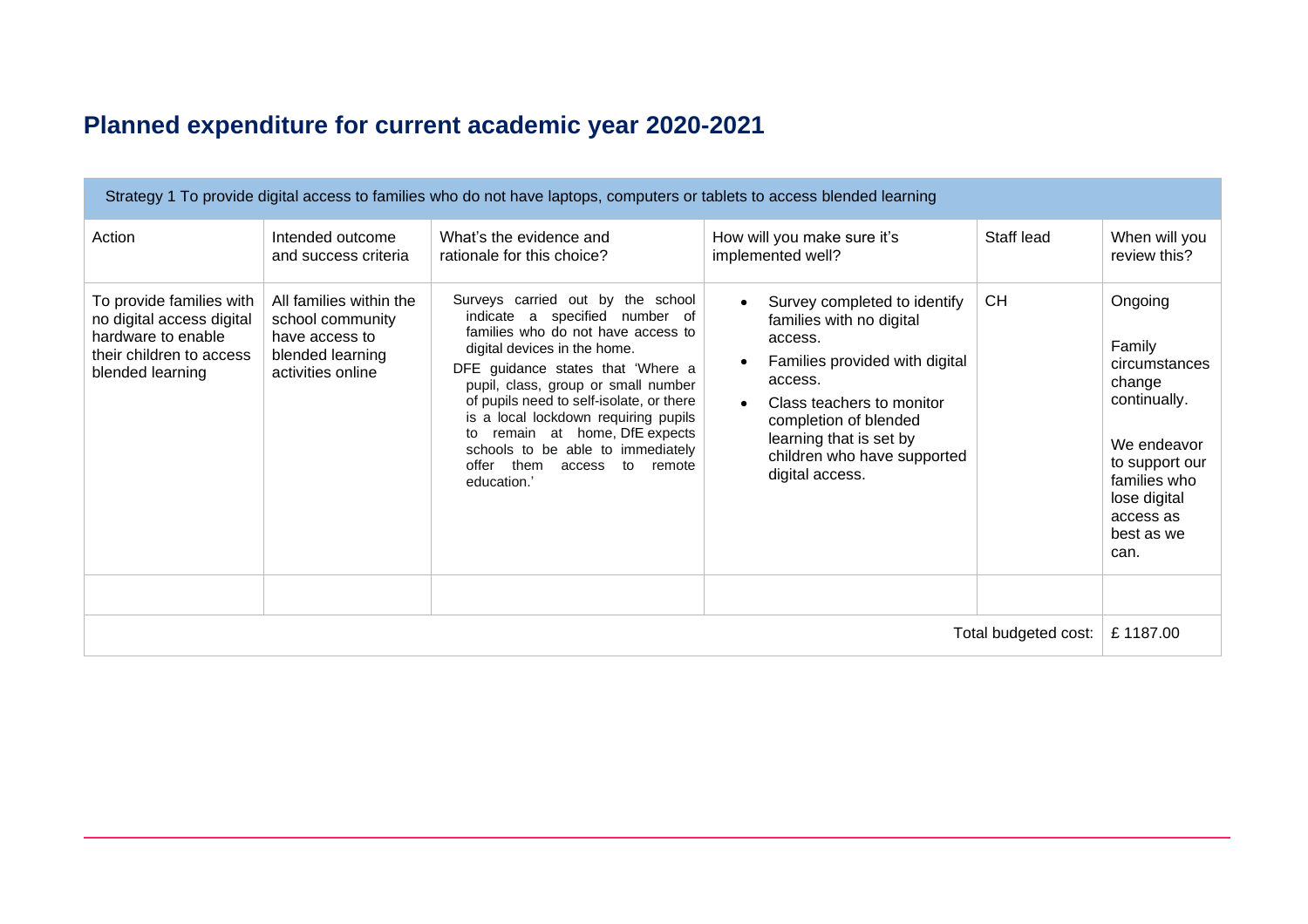| Strategy 2 To increase the % of children reaching the expected standards in reading at the end of Key Stage 2 and phonics in Key Stage 1      |                                                                                                                                                                             |                                                                                                                                                                                                                                                                                                                                                                                                                                             |                                                                                                                                                                                                                                                                                                                      |            |                                                                                                                         |
|-----------------------------------------------------------------------------------------------------------------------------------------------|-----------------------------------------------------------------------------------------------------------------------------------------------------------------------------|---------------------------------------------------------------------------------------------------------------------------------------------------------------------------------------------------------------------------------------------------------------------------------------------------------------------------------------------------------------------------------------------------------------------------------------------|----------------------------------------------------------------------------------------------------------------------------------------------------------------------------------------------------------------------------------------------------------------------------------------------------------------------|------------|-------------------------------------------------------------------------------------------------------------------------|
| Action                                                                                                                                        | Intended outcome<br>and success criteria                                                                                                                                    | What's the evidence and<br>rationale for this choice?                                                                                                                                                                                                                                                                                                                                                                                       | How will you make sure it's<br>implemented well?                                                                                                                                                                                                                                                                     | Staff lead | When will you<br>review this?                                                                                           |
| Appoint a Learning<br>Coach in for Key Stage<br>1.                                                                                            | To increase the % of<br>children achieving the<br>expected standard in<br>phonics in Key stage                                                                              | Data shows that the school incurred a<br>reduction in the % of children<br>achieving the expected standard in<br>phonics in 2019.<br>Reading is a key priority for school<br>development based upon Key Stage<br>2 reading results in 2019.<br>Current Key stage 1 children have<br>missed a large amount of teaching<br>and learning time relating to the<br>foundations of fundamental reading<br>and phonics during lockdown in<br>2020. | School monitoring and<br>$\bullet$<br>appraisal systems will be<br>used to measure the impact<br>of this action.                                                                                                                                                                                                     | <b>CH</b>  | Impact will be<br>reviewed in<br>pupil progress<br>meetings at<br>the end of the<br>Spring and<br>Summer terms<br>£8045 |
| Purchase an online<br>reading and phonics<br>programs for children<br>to access as part of the<br>blended learning<br>approach for the school | Internal tracking<br>systems and end of<br>Key Stage data<br>shows an increase in<br>the % of children<br>achieving the<br>expected standards<br>in reading and<br>phonics. | Data shows that the school incurred a<br>reduction in the % of children<br>achieving the expected standard in<br>reading and phonics in 2019.<br>Reading is a key priority for school<br>development based upon Key Stage<br>2 reading results in 2019.                                                                                                                                                                                     | Class teachers will closely<br>$\bullet$<br>monitor reading usage and<br>children's attainment and<br>progress using the teaching<br>tools available in the online<br>reading and phonics<br>platform.<br>Parental feedback will be<br>obtained to ensure<br>successful implementation<br>and usage by all children. | <b>CH</b>  | Sept 2021<br>£1204.20<br>$+VAT$<br>Reading eggs                                                                         |
| Total budgeted cost:                                                                                                                          |                                                                                                                                                                             |                                                                                                                                                                                                                                                                                                                                                                                                                                             |                                                                                                                                                                                                                                                                                                                      | £ £9249.20 |                                                                                                                         |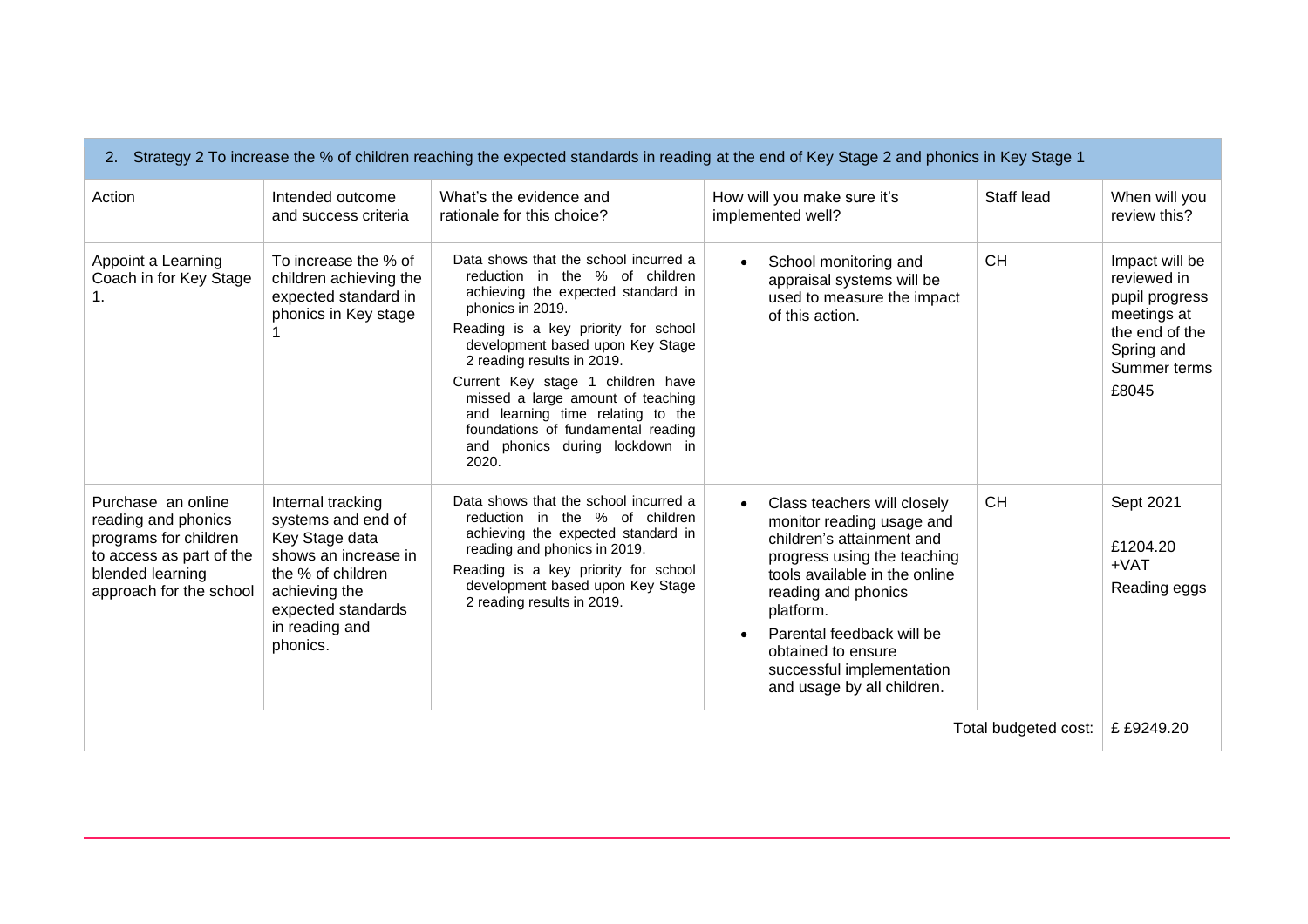| Strategy 3 To reduce the % gap relating to progress in reading, writing and Maths between children receiving a Pupil Premium Grant and their peers.     |                                                                                                                                                            |                                                                                                                                                                       |                                                                                                                                                                            |            |                                                                         |
|---------------------------------------------------------------------------------------------------------------------------------------------------------|------------------------------------------------------------------------------------------------------------------------------------------------------------|-----------------------------------------------------------------------------------------------------------------------------------------------------------------------|----------------------------------------------------------------------------------------------------------------------------------------------------------------------------|------------|-------------------------------------------------------------------------|
| Action                                                                                                                                                  | Intended outcome<br>and success criteria                                                                                                                   | What's the evidence and<br>rationale for this choice?                                                                                                                 | How will you make sure it's<br>implemented well?                                                                                                                           | Staff lead | When will you<br>review this?                                           |
| To appoint 2 temporary<br>members of teaching<br>staff for 20 weeks to<br>provide targeted,<br>specialised support to<br>our disadvantaged<br>children. | To reduce the % gap<br>relating to progress in<br>reading, writing and<br>Maths between<br>children receiving a<br>Pupil Premium Grant<br>and their peers. | Internal tracking data shows a gap<br>between<br>the<br>attainment<br>and<br>progress of disadvantaged pupils<br>who<br>pupils<br>and<br>are<br>not<br>disadvantaged. | Staff will be given:<br>Intervention timetables<br>$\bullet$<br>Specific personalized pupil<br>targets<br>Impact of activity forms<br>Progressive pupil progress<br>forms. | <b>CH</b>  | <b>June 2021</b>                                                        |
|                                                                                                                                                         |                                                                                                                                                            |                                                                                                                                                                       |                                                                                                                                                                            | Unit cost  | £150 per day<br>supply rate<br>2 x sessions<br>per week for<br>15 weeks |
| Total budgeted cost:                                                                                                                                    |                                                                                                                                                            |                                                                                                                                                                       |                                                                                                                                                                            | £4500      |                                                                         |